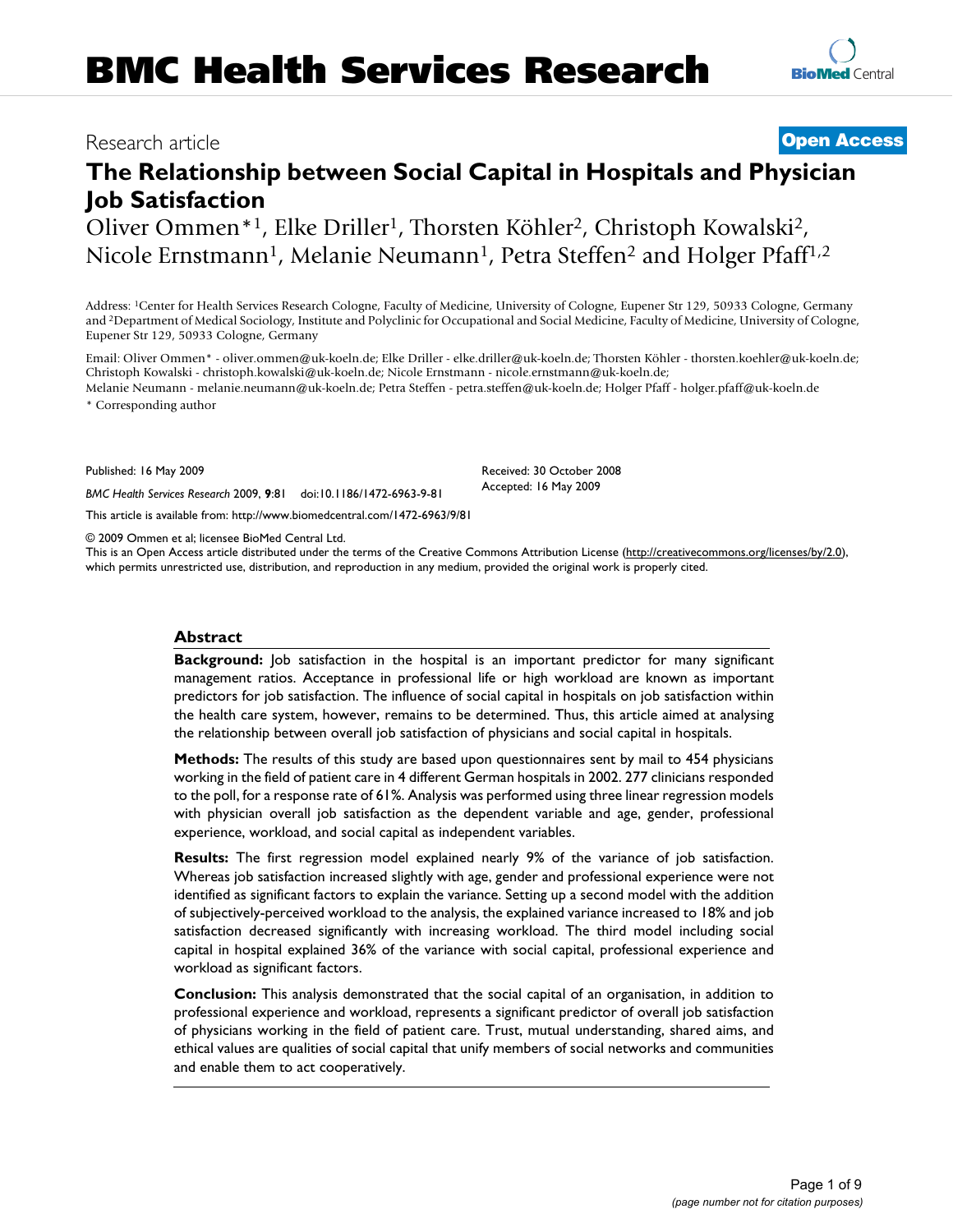## **Background**

National and international studies in recent years have revealed that a significant number of physicians working in the field of patient care are not satisfied with their job and the associated working conditions [1-3]. A survey conducted in the US, for example, demonstrated this dissatisfaction in revealing that up to 40% of the physicians practicing in hospitals would not take up this profession again. Even a higher portion of the questioned physicians stated that they prevented their children from becoming a physician [4]. The workload of physicians proves to be one of the causes for the situation described. This fact is shown by different North American and European studies [5-10]. Also, the working conditions of clinicians in Germany have changed significantly in recent years. The number of patients in German hospitals has increased from approximately 14 million in 1990 to approximately 17 million in 2004. During the same period, however, the average length of stay has fallen from 14.7 days to 8.7 days [11]. In addition to this development, increasing bureaucracy and mechanisation in daily clinical life, particularly the growing demands relating to documentation and quality control, play a significant role in a physician's practice and result in distancing from the patient [12]. This is not only the case in Germany, but can be seen as an international trend [4,8,13,14]. However, in addition to workload, other factors exist. It is reported that growing patients' needs and economic, organisational, and regulatory factors affect job satisfaction decisively [15]. In particular, many physicians feel their autonomy or their selfconception as physicians are restricted by these factors [16,17]. There exist studies indicating that increasing deprofessionalisation and restriction of professional autonomy evoke job dissatisfaction in physicians [1,16,18-20]. In addition, advanced vocational training facilities (offered on the job) have to be considered [15]. Finally, a linkage exists between a physician's salary and satisfaction with the job [5]. The heavy objective and subjective burdens and the dissatisfaction in practising within the medical profession causes a growing number of physicians, especially young physicians, to change their vocational field [21]. Many studies have demonstrated a link between job satisfaction of physicians and the probability of quitting their job or the frequency of job changes [22- 26]. A growing number of physicians try to avert the possible consequences of the workload felt to be too heavy and the dissatisfaction involved by taking up jobs in nonmedical professions at an early stage. In particular, stress and burnout are common consequences of regular overwork, which is not merely due to the pure quantity of work, but also due to the quality to be delivered. Being responsible for appropriate and successful therapy and catering to the demands of different social circles (colleagues, relatives, and health insurance) frequently leads to chronic stress, burnout, and physical and other mental

diseases [7,27]. Furthermore, a clear relationship between stress, burnout, and job satisfaction could be shown [17,28,29]. This relationship certainly has to be considered as reciprocal: stress and burnout diminish job satisfaction, low job satisfaction in turn intensifies the symptoms of stress and burnout. Obviously, it appears that high job satisfaction, however, can also act as a protective factor and prevent chronic job stress [7,17]. The particular relevance of job satisfaction is demonstrated further by several studies showing links between job satisfaction of physicians and the quality of medical care [23,30-34]. Thus, for example, in addition to the impact of physician job satisfaction on patient satisfaction [23,30] and adherence [23,33], links between the occurrence of errors in treatment and job satisfaction have been described [15]. Although physician job satisfaction has been assessed to a large extent in recent years, very little is known about the effects of organizational characteristics, such as a culture of value and trust, which are expressions of social capital, on overall job satisfaction.

## *General definitions of Job Satisfaction and Social capital in the workplace*

#### *Job satisfaction*

Job satisfaction is defined as a global attitude that individuals have towards their jobs [35]. It is an extent to which one feels positively or negatively about different facets of the job e.g. job conditions, co-workers and working time [36-39] and is a complex set of interrelationships of tasks, roles, responsibilities, interactions, incentives and rewards [40].

#### *Social capital in the workplace*

Social capital can be regarded as a resource which helps people and organizations cope with stress and helps foster salutogenic potential. There are two forms of social capital: 1) individual social capital and collective social capital. An individualistic version of social capital has been defined by Bourdieu [41]. In brief, social capital, according to Bourdieu, is the "aggregate of the actual or potential resources which are linked to possession of a durable network of more or less institutionalized relationships of mutual acquaintance and recognition – or in other words, to membership in a group – which provides each of its members with the backing of the collectively owned capital, a credential which entitles them to credit, in the various senses of the word" [42]. Social epidemiologic research during the last 20 years shows that social relationships, which are experienced as being helpful and positive, promote general well-being and protect against physical harm [43,44]. Coleman [45] described the collective version of the term "social capital" as follows: "Unlike other forms of capital, social capital inheres in the structure of relations between persons and among persons. It is lodged neither in individuals nor in physical implements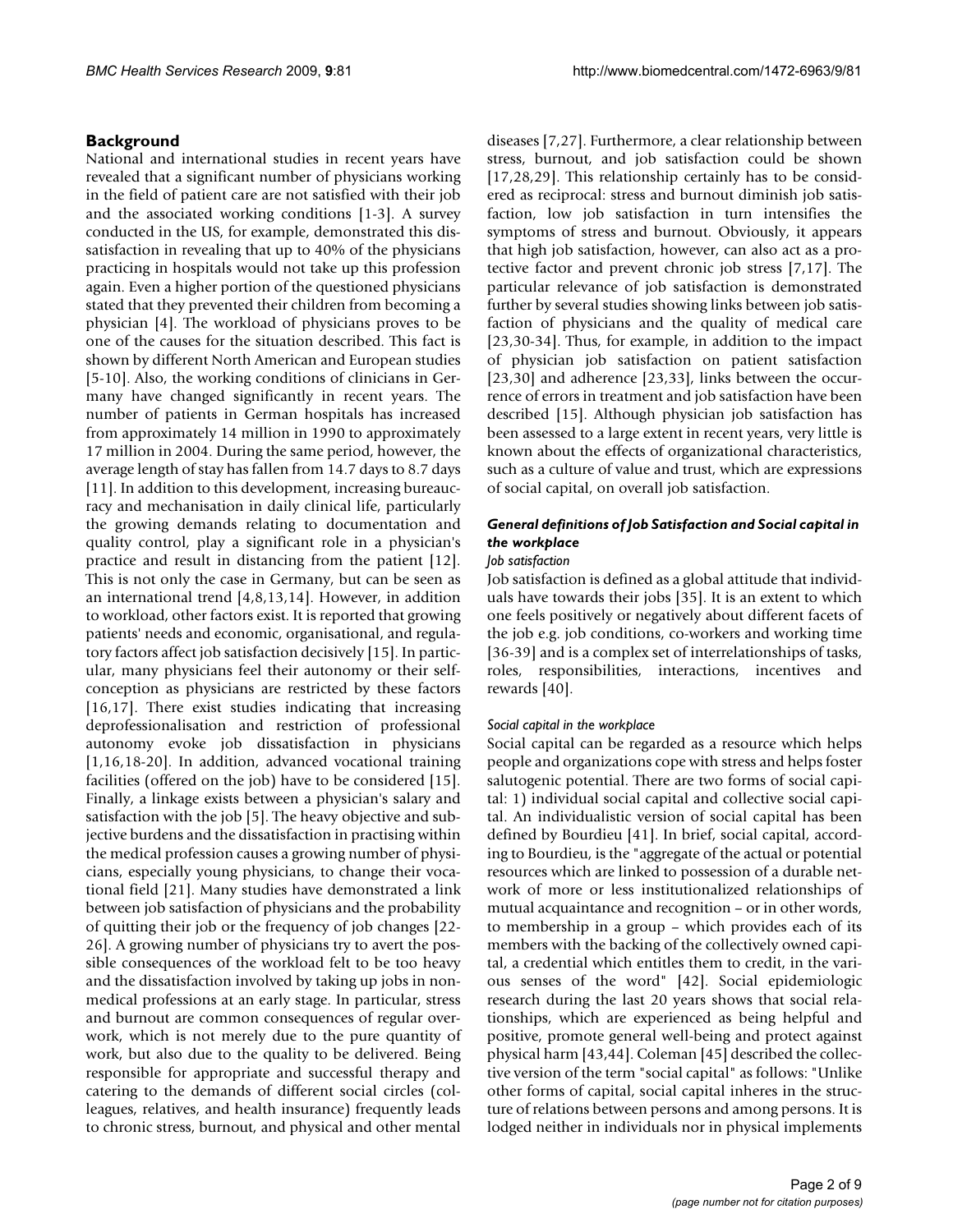of production." Given this definition, it can be assumed that not only individuals, but also complex organizations, such as hospitals, possess social capital. Its components are, in particular, the existence of collective values and convictions and mutual trust between the members of an organization [46]. Collective social capital can be defined as a feature of social systems that is able to improve the health and the capacity to perform of its members [47]. Research into support and networks has also shown that a person's social network has a significant impact on his or her performance capacity, health, and emotional balance. The stability, scope, and functionality of social networks have a modulating effect on cognition, motivation, and emotions [48-53]. A successfully established atmosphere of trust and a feeling of common values and convictions may help people work together and make it easier for them to assess the conditions of their daily work by reducing insecurity, uncertainty, and disorientation, and to improve their performance. Social capital is generated from internalized, informal standards within an organization and produces cooperation [54-57]. Putnam and Coleman regard social capital as a way of solving collective problems through a sense of community and trust. The inherent potential for people to exploit others in the production of collective goods is reduced by activity structures that are governed by reciprocity standards [55].

## *Aim of the study*

Little empirical work has been published using the concept of social capital in the health care industry [58]. However, the studies which have been published on this topic yet refer to the particular importance of social capital in the health care sector, eg. in the inpatient or ambulatory sector. Thus, Waisel demonstrates in his study how social capital improves the operating room working environment and therefore increases efficiency and quality of patient care [59]. DiCicco et al [60] developed a model of social capital to enhance relationships within primary care practices that promote organizational success and improve patient care outcomes. Hoelscher, Hoffman & Dawley [61] reviewed the literature and showed that existing social capital leads to competitive advantage and enhanced medical group performance. Hofmeyer & Marck [62] outlined the role of social capital for organizational integrity, healthy workplace cultures, sustainable resource management, improved nurse retention, effective knowledge translation, and safer patient care. Research into the relationship between social capital in hospitals and job satisfaction of clinicians is however still at an early stage. To our knowledge, there is no existing literature to date that has explicitly examined the relationship between social capital in hospitals and physician job satisfaction. Therefore, the aim of the current study was to examine the effects of collective social capital at the workplace on overall job satisfaction of clinicians. We hypothesized that a significant relationship exists between social capital in the hospital and physician satisfaction, assuming that this relationship can be proved not only in bivariate form, but persists after controlling for sociodemographic factors, such as age, gender, professional experience, and subjective workload.

## **Methods**

The following analysis is based on data from a project entitled "Corporate Governance Using Biopsychosocial Indicators" (CoBI) study, funded by the German Federal Ministry of Education and Research. The "Biopsychosocial Indicators for Employees Questionnaire" (BIQ) used herein was especially developed for this study. It contains both internationally-established instruments, such as the "Maslach Burnout Inventory," and scales especially developed for this and further studies, among them the social capital scale described below. It consists of valid indicators of how employees regard their work situation and their organization [63].

## *Ethics*

This study was approved by the Research Ethics Board at the University of Cologne. All participants provided informed consent for the survey.

## *Participants and procedure*

The CoBI study surveyed clinicians, nursing staff, and administrative and technical employees. In 2002 a total of 2,644 employees representing four German hospitals received an anonymous questionnaire by post. These employees had been working full-time or part-time in one of the four hospitals during the survey period. Further inclusion and exclusion criteria were not defined. Two hospitals in East Germany and two hospitals in West Germany, two of which offer maximum healthcare services and two of which offer basic healthcare services, were included (Table 1). Of the 2,644 employees, 454 were clinicians. 277 clinicians responded to the poll, for a response rate of 61%. This population made up the sample for the present study.

## *Measures*

## *Overall Job Satisfaction*

Following Scarpello and Campell [64], Wanous et al. [65] and Nagy [66] we decided to measure overall job satisfaction taking a single item approach. The most frequently argued advantages of single item measures in contrast to multi-item, multi-dimensional instruments measuring overall job satisfaction are the following: single item measures are much shorter and take up less space, are more cost-effective, may contain more face validity, appear to be correlated fairly with multi-item measures of overall satisfaction and may be better to measure changes in job satisfaction. Furthermore, the problem to opera-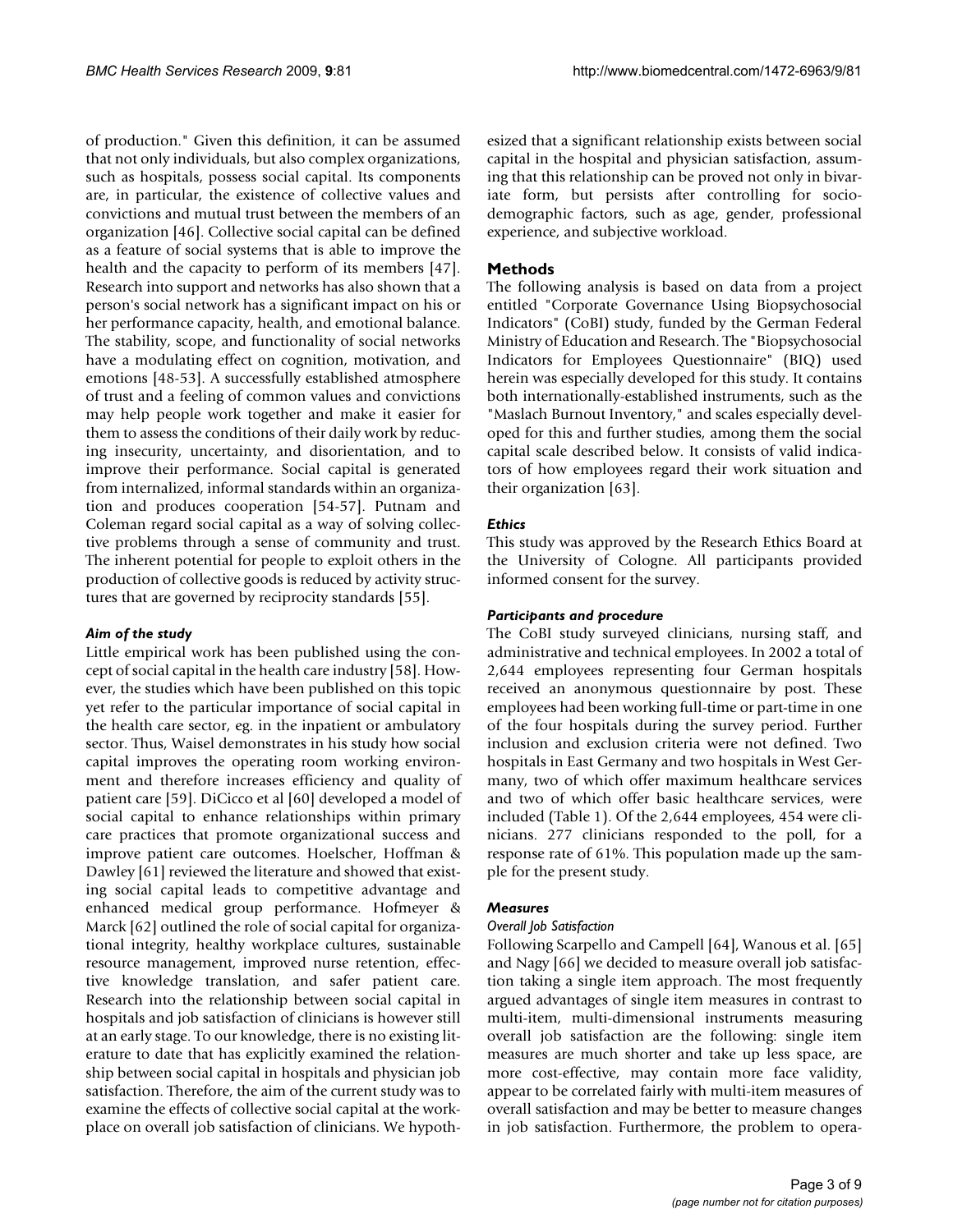|                               | Hospital I | Hospital 2 | Hospital 3 | Hospital 4 |
|-------------------------------|------------|------------|------------|------------|
| Region                        | West       | West       | East       | East       |
| <b>Care level</b>             | Max. care  | Basic care | Max. care  | Basic care |
| <b>Specialist departments</b> | 23         | 6          | 25         |            |
| <b>Beds</b>                   | 1.500      | 353        | 1.855      | 454        |
| Number of cases in 2001       | 47.673     | 9.437      | 58.841     | 15.089     |

#### **Table 1: Structures of the selected hospitals**

tionalize job satisfaction – similar to patient satisfaction – is to integrate all factors influencing job satisfaction in one comprehensive instrument according to their individual weighting. In particular due to the lack of knowledge of the completeness of all potential influence factors and the lack of empirical and theoretical information about their individual weighting, a single item approach seems to be the more appropriate method. Highhouse and Becker [67] e.g. found that facets such as company loyalty, enjoyment of work, and job significance were not captured by a composite facet measure, but were considered in making a global judgment about job satisfaction. Therefore the used variable, "job satisfaction" [68], is based on a homonymous item worded as follows: "If you consider everything that matters in your job (e.g., kind of work, working conditions, colleagues, and working time), how satisfied are you with your job?" Subjective complaints were assessed with a seven-point Likert-type scale with smiley/sad faces above each point.

#### *Sociodemographic characteristics and workload*

Information about age, gender, and years of professional experience was provided by the respondents. The variable, "workload," based on the scale, "intensity of labour" according to Richter et al. [69], was designed to measure the workload of physicians (Cronbach's α: .78). The six items of the scale were worded as follows: 1) "The required pace of work is very fast," 2) "The tasks are often very difficult to cope with," 3) "I often have very much work to be done," 4) "Usually time is too short and I often work under time pressure," 5) "I'm often exposed to physical strain," and 6) "Too much work has to be done at the same time." Answers ranged from "disagree" to "agree," with each response category measured by a score from 1– 4 points; all item values were summed and divided by the number of items.

#### *Social capital in hospitals*

The variable, "social capital in hospitals," was designed to measure two key features of social capital: 1) common values and 2) perceived trust at the hospital [64]. We used six items to measure this variable [68], e.g., "Agreement and consent dominate in our hospital" and "At our hospital we trust each other." The items were developed using basic sociological principles and central statements relating to social capital described by Coleman [45,54],

Putnam [55], and Fukuyama [56]. Respondents could choose from four given responses and each response was assigned points ranging from 1–4; the total scores ranged from 6–24 points. The central determinants of this variable were divided into three types: common values, perceived trust, and reciprocity. Agreement and consent (item 1) and the presence of a "sense of unity" (item 3) represent a common value base [57]. One of the prerequisites for cooperative action is "trust" (item 2). The probability of trust in a partner increases with the expectation of benefits from trust-based action. Putnam [55] speaks of the standard of generalized reciprocity; these standards ensure that hospital employees work together by causing them to behave cooperatively [54]. Item 4 looks at perceptions of the quality of the atmosphere at work. Reciprocal behaviour (item 5) is a form of exchange, commonly referred to as a *quid pro quo* and forms the basis of what is called "a contingent relationship." In other words, workplace relationships lead to staff feeling obliged to the organization to act reciprocally. According to Coleman [70], the decisive prerequisite for solving problems using cooperation is the amount of social capital [71]. The common values within the hospital are emphasized in item 6.

#### *Statistical methods*

We performed stepwise multivariate linear regression using SPSS 15.0. If the proportion of missing values for a variable was < 25%, a mean value was imputed; variables with > 25% of missing values were excluded from analysis [72]. Variables with an intercorrelation  $> 0.8$ , which is an indicator for problems of collinearity, would also have been excluded from analysis, but no variable fulfilled this (both) criteria either [73]. The following analysis was conducted in a three step manner, as follows: first, we give an overview of descriptive values of all analysis variables, in the second step, we show Pearson product moment correlation coefficients (PMCC) for correlations between all variables to demonstrate bivariate relationships and to control for multicollinearity; and in the final analysis, we computed a multiple linear stepwise regression model on "job satisfaction."

## **Results**

163 respondents were male (58.8%) and 114 (41.2%) female. The average age was 40.0 years (standard deviation 9.9 years). 89 of the respondents (32.1%) had up to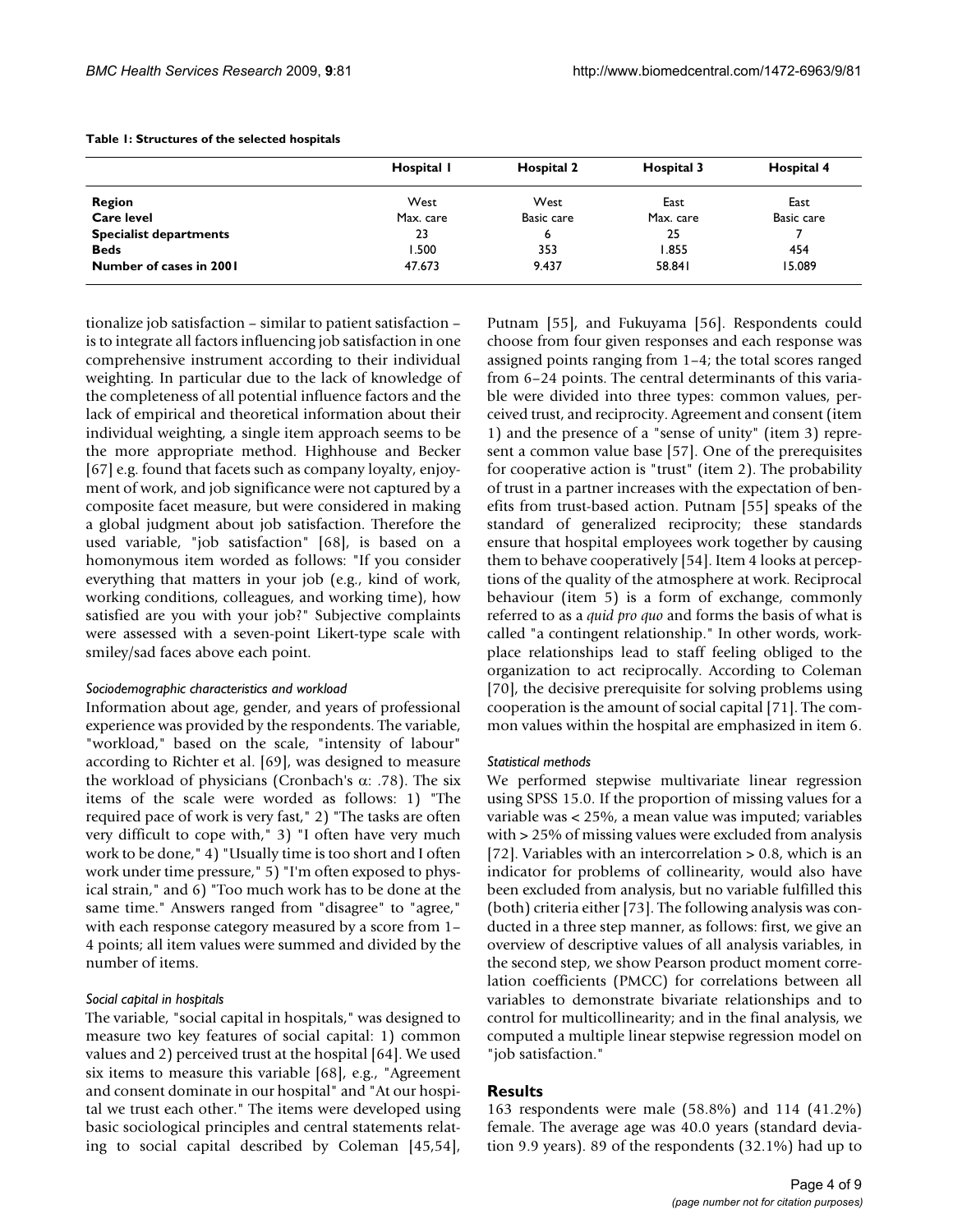five years of professional experience, 111 (40.1%) had 6– 16 years, and 77 (27.8%) had 17 years or more. 82 physicians (29.6%) specialize in internal medicine (e.g., cardiology and oncology), 57 physicians (20,6%) in visceral and vascular surgery, 40 physicians (14.4%) in neurology, psychiatry, and psychosomatics, 29 physicians (10.4%) specialize in other fields (e. g. gynaecology and paediatrics). 69 physicians (25.0%) hadn't specified their speciality.

Table 2 describes the constant independent analysis variables and the dependent variable, "job satisfaction," the distribution of which was approximately normal; the Kolmogorov-Smirnov test demonstrated no significant deviation from a normal distribution.

In the second step of the analysis, we want to give an overview of the Pearson product moment correlation (PMCC) of all analysis variables (see table 3). This step followed two aims: 1) show bivariate relationships between all analysis variables, and 2) control for multicollinearity of variables used in the final regression model.

The intercorrelations ranged between .055 (workload with professional experience) and .736 (age with professional experience). Seven of 10 relationships were significant at the 0.01 level (2-tailed). The link between social capital and job satisfaction as a main topic of this analysis proved to be highly significant on a bivariate level (.524). All in all, no variable in the present study reached a critical correlation with another variable of > .8, which is discussed with regard to multicollinearity [73].

Regarding collinearity diagnostics, the magnitude of the intercorrelations among variables, is just one of the indicators for this problem. Therefore, additional indicators such as the tolerance of the variables and the variance inflation factor (VIF) are presented in table 4. The tolerance value shows the extent to which the independent variable in the corresponding line is predictable by other variables included in the model or whether it correlates with them. Tolerance values not lower than 0,1 or VIF-values up to 10 (VIF = reciprocal of tolerance value) [73] may be accepted. In this regression model no problems of collinearity arise, as all tolerance values are higher than 0,1 and all VIF-values are significantly lower than 10.

The last analysis is computed with a 3-step hierarchical multiple linear regression model with overall job satisfaction as dependent and age, gender, professional experience, workload, and social capital as independent variables (see table 4). In the first step, only socio-demographic variables (age, gender, and professional experience) are introduced in the model. In the second step, workload is additionally introduced, and in the third step, social capital is added.

In the first step of the regression model, the explained variance of the dependent variable, job satisfaction, accounted for nearly 9%, and only age reached a significance level of  $p < .05$ . In the second step, the explained variance increased up to 18%. Besides workload, age remained significant. In the third step, the explained variance increased up to 37%. Significant information for explaining the dependent variable, job satisfaction, was given by the independent variables, professional experience, workload, and social capital. These variables explained > 1/3 of the variance of the dependent variable job satisfaction.

In order for a multiple linear regression analysis to be appropriate, it is important to conduct a search focused on residuals to look for evidence that the necessary assumptions – i. e. normality and homogeneity of variance (homoscedasticity) – are not violated. Figure 1 shows the frequency of certain residuals. The value "0" indicates that no prediction error occurs. Negative values are corresponding to errors of overestimation, and positive values to errors of underestimation. If the residuals appear at random – as it is the case in this study -, the distribution of their frequency of occurence should converge to a normal distribution.

Furthermore there should be no relationship between the predicted and residual values in the cumulative probability plot of the residuals. The residuals should be randomly distributed about the horizontal straight line through zero. Figure 2 shows the cumulative probability plot of

|  | Table 2: Measurements of the variables "social capital," "workload," and "job satisfaction" |  |  |  |  |
|--|---------------------------------------------------------------------------------------------|--|--|--|--|
|--|---------------------------------------------------------------------------------------------|--|--|--|--|

| Variable                                                   | <b>Measurement</b>                                                                                                                                                                                     | м                           | <b>SD</b> | Min | Max      |
|------------------------------------------------------------|--------------------------------------------------------------------------------------------------------------------------------------------------------------------------------------------------------|-----------------------------|-----------|-----|----------|
| Social capital in hospital<br>Workload<br>Job satisfaction | Total score of "social capital in organizations" according to Pfaff et al. [68]<br>Total score of "intensity of labour" according to Richter et al. [69]<br>Single item according to Pfaff et al. [68] | $13.8$ 3.7<br>19.3.<br>4.74 | 3.2       |     | 24<br>24 |

M = Mean; SD = Standard deviation; Min = Minimum; Max = Maximum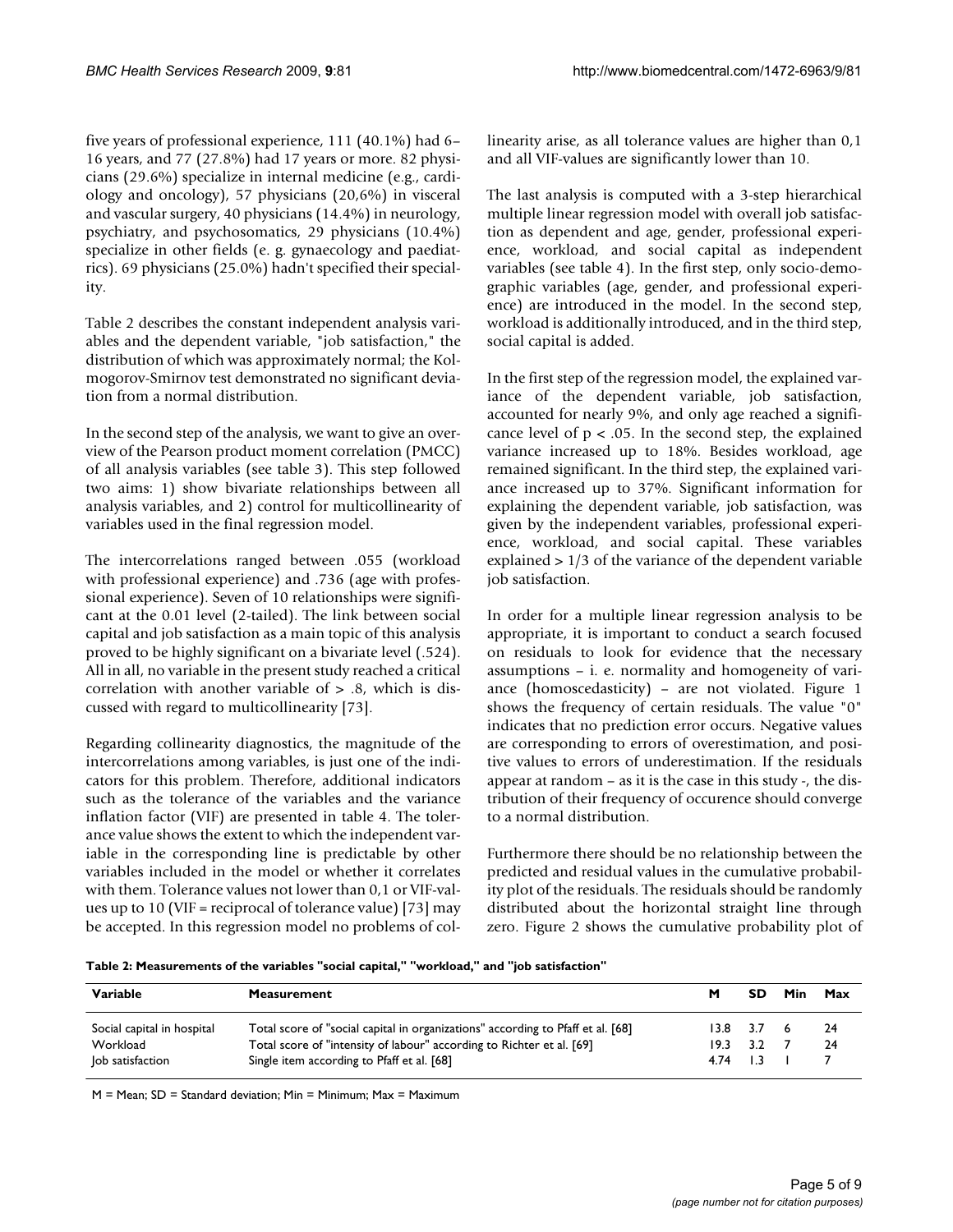|                        | I. Age | 2. Profess. experience | 3. Workload | 4. Social capital | 5. Job satisfaction |
|------------------------|--------|------------------------|-------------|-------------------|---------------------|
| I. Age                 |        | .736**                 | .073        | $.166***$         | .296**              |
| 2. Profess. experience |        |                        | .055        | ۱۱4.              | .285**              |
| 3. Workload            |        |                        |             | $-176**$          | $-277**$            |
| 4. Social capital      |        |                        |             |                   | .524**              |
|                        |        |                        |             |                   |                     |

| Table 3: Intercorrelation coefficients for all ordinal and metric analyses variables |  |  |  |  |
|--------------------------------------------------------------------------------------|--|--|--|--|
|--------------------------------------------------------------------------------------|--|--|--|--|

 $**$  = Correlation is significant at the 0.01 level (2-tailed)

the residuals and confirms the assumption of homoscedasticity.

## **Discussion**

To our knowledge, there is no existing literature to date that has explicitly examined the relationship between social capital in hospitals and physician job satisfaction. Therefore, this article extends prior research of social capital in the health care industry by examining the relationship between social capital at the workplace and job satisfaction of clinicians. Our analysis demonstrates that not only subjective workload and professional experience show a statistical significant correlation with job satisfaction, but also social capital in the hospital. Trust, mutual understanding, and shared aims are qualities of social capital, which unify members of social networks and communities and enable them to act cooperatively. Investment in the social capital of an organisation, e.g., a hospital, is a valuable investment in the social system, since the social capital, as shown in this analysis, has a significant impact on job satisfaction. On the basis of the recent literature, it is to be assumed that job satisfaction, in turn, affects well-being and health of an organisation's

#### **Table 4: Results from hierarchical multiple linear regression**

members and therefore the efficiency of the organisation itself. Furthermore, it becomes evident that job satisfaction is significantly associated with professional experience. The reason for this may be partly due to a "survival" function, which means that physicians who have found more strategies to maintain their satisfaction are more likely to survive a full career as a physician. It is argued that the higher satisfaction of physicians in later career stages results from "weeding out" the less satisfied physicians [15]. It has been further shown that subjective workload is associated with job satisfaction, such that the lower the workload, the higher the job satisfaction. Like many other studies, this analysis confirms again that clinicians consider their workload generally to be high (19.3 points on average of a maximum of 24). In contrast, sociodemographic variables, such as age and gender, did not have a significant impact.

#### *Limitations of the study*

The current study had methodological limitations that may have affected interpretation of the results. Our crosssectional design allowed identification of several factors associated with job satisfaction, although causal infer-

|              |                         |          | Unstand.<br>coefficients | Stand.<br>coefficients | <b>Collinearity statistics</b> |            | Sign.<br>level | Corr.<br>R <sup>2</sup> | $R^2$ -changes |
|--------------|-------------------------|----------|--------------------------|------------------------|--------------------------------|------------|----------------|-------------------------|----------------|
|              |                         | B        | <b>Standard error</b>    | <b>Beta</b>            | <b>Tolerance</b>               | <b>VIF</b> |                |                         |                |
|              | (Variable)              | 3.44     | .408                     |                        |                                |            | $.000***$      | 0.089                   | .099           |
|              | gender                  | $-0.086$ | .151                     | $-.033$                | .971                           | 1.03       | .569           |                         |                |
|              | age                     | .024     | .011                     | .183                   | .451                           | 2.21       | $.033*$        |                         |                |
|              | professional experience | .242     | .140                     | .146                   | .458                           | 2.18       | .086           |                         |                |
| $\mathbf{2}$ | (Variable)              | 5.875    | .582                     |                        |                                |            | $.000***$      | 0.180                   | .091           |
|              | gender                  | $-180$   | .144                     | $-.069$                | .958                           | 1.04       | .214           |                         |                |
|              | age                     | .026     | .010                     | .199                   | .451                           | 2.21       | $.015*$        |                         |                |
|              | professional experience | .243     | .133                     | .147                   | .458                           | 2.18       | .069           |                         |                |
|              | workload                | $-124$   | .022                     | $-.308$                | .981                           | 1.01       | $.000***$      |                         |                |
| 3            | (Variable)              | 3.392    | .582                     |                        |                                |            | $.000***$      | 0.366                   | .186           |
|              | gender                  | $-128$   | .127                     | $-.049$                | .956                           | 1.04       | .314           |                         |                |
|              | age                     | .015     | .009                     | .116                   | .444                           | 2.25       | .108           |                         |                |
|              | professional experience | .255     | .117                     | .155                   | .458                           | 2.18       | $.030*$        |                         |                |
|              | workload                | $-.089$  | .020                     | $-.222$                | .944                           | 1.05       | $.000***$      |                         |                |
|              | social capital          | .155     | .017                     | .445                   | .935                           | 1.07       | $.000***$      |                         |                |

\*Dependent variable: job satisfaction; \* = p  $\leq$  0.05; \*\* = p  $\leq$  0.01; \*\* = p  $\leq$  0.001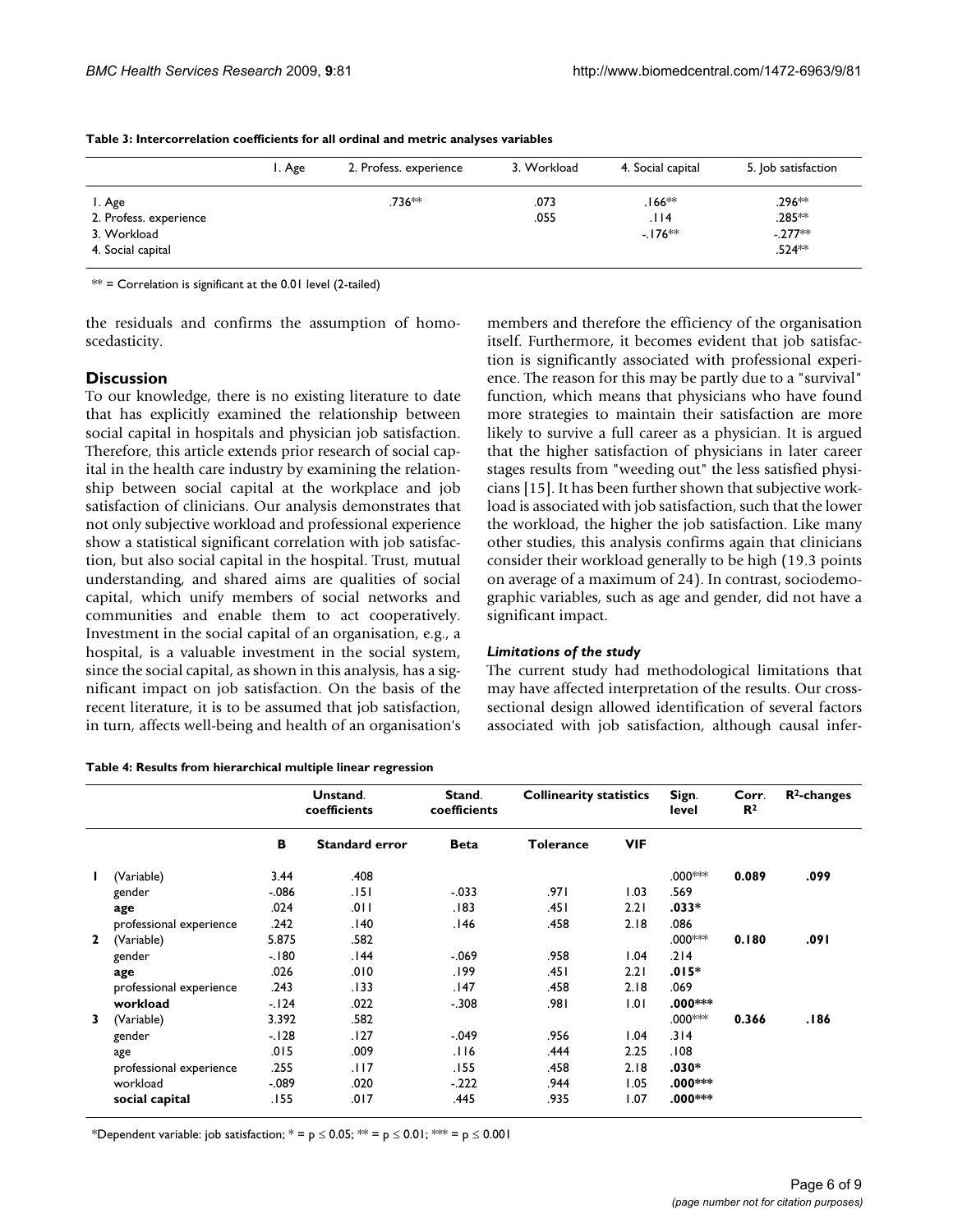

**Figure 1 Histogram on residuals with superimposed normal curve**.

ences can hardly be made. Since job satisfaction, as the dependent variable, and all predictor variables were assessed by self-reports, the results might be contaminated by common method variance or self-report bias [74]. Whether the results are applicable to other hospitals is difficult to assess. The selection of the four hospitals intentionally included hospitals in East and West Germany, and hospitals providing maximum and basic healthcare services in an attempt to achieve a form of



Figure 2

**Cumulative probability plot of the residuals; relationship between the predicted and residual values**.

guided random sampling of German hospitals and hospital-based physicians. On a positive note, a high response rate of 61% was achieved.

## **Conclusion**

Increasing social capital in hospitals requires in-house strategies for reinforcing a culture of trust and willingness to work together. Problems in the hospital or with individuals should be identified using regular, standardized employee polls. We propose regular "team sessions" and professional supervision as suitable measures for enhancing the social climate in hospitals and for improving communication structures.

In addition we assume, as often "the rot starts at the top," that the leaders in the middle and upper management levels in hospitals can contribute considerably to strengthen social capital. Management seminars should impart skills of optimising communication structures and processes in the hospital, detecting problems arising in the interaction between staff members and teamwork early, and reacting adequately. Thus, leaders can contribute effectively to improve the working atmosphere significantly in a topdown approach and thus act as role models for the next generation of leaders. This is an important, but too often disregarded task of physicians in leadership positions, especially in hospitals. Furthermore we suggest interventions implemented or designed not only on the individual level (i.e. physicians/leaders) but also on the organizational level. For example, hospital settings should be designed so that there is ample interaction and cooperation among health professionals, emphasizing trust, reciprocity, alliances, bonding, and shared understanding, while promoting organizational justice and conflict resolution. Additionally, we recommend assessing physical and mental symptoms (e.g., burnout, stress) and job satisfaction with standardized instruments within the scope of regular examinations by the hospital medical officer. In this way, first signs of weak social capital or a bad working atmosphere and the potential physical or mental effects on the staff members can be detected early.

## **Competing interests**

The authors declare that they have no competing interests.

## **Authors' contributions**

HP designed the study. OO performed the analysis, interpreted the results, and drafted the manuscript. ED interpreted the results, and drafted the manuscript. NE, PS, HP supervised the analysis, helped to interpret the results and participated in the formulation of the discussion. CK, TK, MN helped to interpret the results and contributed to the discussion. All authors reviewed and edited the manuscript for intellectual content.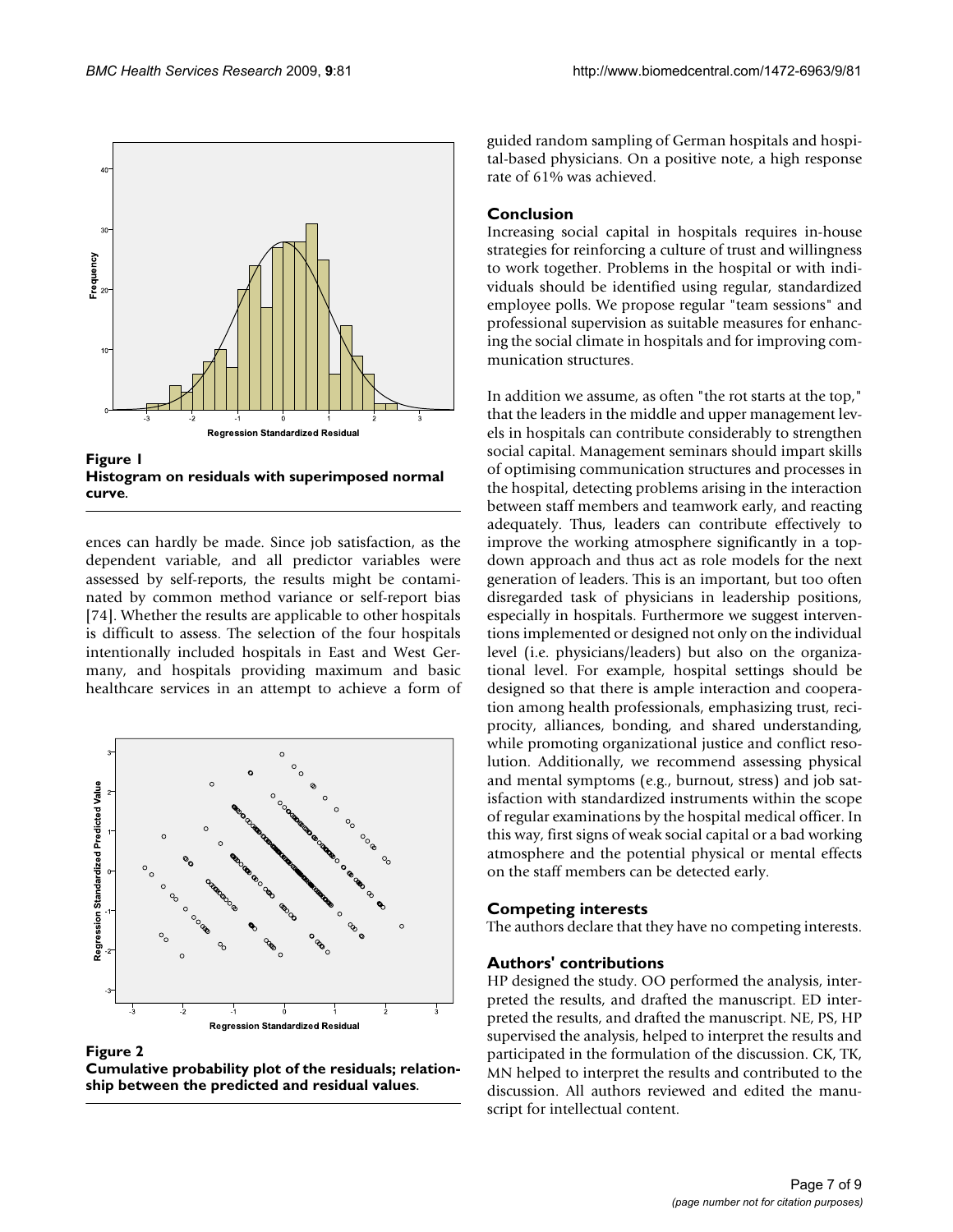#### **Acknowledgements**

The study was funded by the German Federal Ministry of Education and Research. We would like to thank the physicians who participated in the survey and the hospitals supporting this study.

#### **References**

- 1. Bergin E, Johansson H, Bergin R: **[Are doctors unhappy? A study](http://www.ncbi.nlm.nih.gov/entrez/query.fcgi?cmd=Retrieve&db=PubMed&dopt=Abstract&list_uids=14976910) [of residents with an open interview form.](http://www.ncbi.nlm.nih.gov/entrez/query.fcgi?cmd=Retrieve&db=PubMed&dopt=Abstract&list_uids=14976910)** *Quality management in health care* 2004, **13(1):**81-7.
- 2. Kassirer J: **[Doctor discontent.](http://www.ncbi.nlm.nih.gov/entrez/query.fcgi?cmd=Retrieve&db=PubMed&dopt=Abstract&list_uids=9819454)** *The New England journal of medicine* 1998, **339:**1543-5.
- 3. Smith R: **[Why are doctors so unhappy?](http://www.ncbi.nlm.nih.gov/entrez/query.fcgi?cmd=Retrieve&db=PubMed&dopt=Abstract&list_uids=11337419)** *British medical journal* 2001, **322:**1073-1074.
- 4. Zuger A: **[Dissatisfaction with medical practice.](http://www.ncbi.nlm.nih.gov/entrez/query.fcgi?cmd=Retrieve&db=PubMed&dopt=Abstract&list_uids=14702431)** *The New England journal of medicine* 2004, **350:**69-75.
- 5. Van Ham I, Verhoeven AA, Groenier KH, Groothoff JW, De Haan J: **[Job satisfaction among general practitioners: a systematic](http://www.ncbi.nlm.nih.gov/entrez/query.fcgi?cmd=Retrieve&db=PubMed&dopt=Abstract&list_uids=17127604) [literature review.](http://www.ncbi.nlm.nih.gov/entrez/query.fcgi?cmd=Retrieve&db=PubMed&dopt=Abstract&list_uids=17127604)** *The European journal of general practice* 2006, **12:**174-80.
- 6. Spickard A Jr, Gabbe SG, Christensen JF: **Mid-career burnout in generalist and specialist physicians.** *The journal of the American Medical Association* 2002, **288:**1447-50.
- 7. Ramirez AJ, Graham J, Richards MA, Cull A, Gregory WM: **[Mental](http://www.ncbi.nlm.nih.gov/entrez/query.fcgi?cmd=Retrieve&db=PubMed&dopt=Abstract&list_uids=8602002) [health of hospital consultants: the effects of stress and satis](http://www.ncbi.nlm.nih.gov/entrez/query.fcgi?cmd=Retrieve&db=PubMed&dopt=Abstract&list_uids=8602002)[faction at work.](http://www.ncbi.nlm.nih.gov/entrez/query.fcgi?cmd=Retrieve&db=PubMed&dopt=Abstract&list_uids=8602002)** *Lancet* 1996, **347:**724-8.
- 8. Bovier PA, Perneger TV: **[Predictors of work satisfaction among](http://www.ncbi.nlm.nih.gov/entrez/query.fcgi?cmd=Retrieve&db=PubMed&dopt=Abstract&list_uids=14703315) [physicians.](http://www.ncbi.nlm.nih.gov/entrez/query.fcgi?cmd=Retrieve&db=PubMed&dopt=Abstract&list_uids=14703315)** *European journal of public health* 2003, **13:**299-305.
- 9. McMurray JE, Williams E, Schwartz MD, Douglas J, Van Kirk J, Konrad TR, Gerrity M, Bigby JA, Linzer M: **Physician job satisfaction: developing a model using qualitative data. SGIM Career Satisfaction Study Group.** *Journal of general internal medicine* 1997, **12(11):**711-4.
- 10. Bergner T: **Lebensaufgabe statt Lebens-Aufgabe.** *Deutsches. Ärzteblatt* 2004, **101(33):**2232-4.
- 11. Deutsche Krankenhausgesellschaft: *Zahlen, Daten, Fakten 2005/2006* Düsseldorf: Deutsche Krankenhaus Verlagsgesellschaft; 2006.
- 12. Blum K, Müller U: *Dokumentationsaufwand im Ärztlichen Dienst der Krankenhäuser* Düsseldorf: Deutsche Krankenhaus Verlagsgesellschaft; 2003.
- 13. Landon BE: **Career Satisfaction among physicians.** *The journal of the American Medical Association* 2004, **291:**634.
- 14. Grant P: **Physician job satisfaction in New Zealand versus the United Kingdom.** *N Z Med J* 2004, **117:**1204.
- 15. Bogue RJ, Guarneri JG, Reed M, Bradley K, Hughes J: **[Secrets of phy](http://www.ncbi.nlm.nih.gov/entrez/query.fcgi?cmd=Retrieve&db=PubMed&dopt=Abstract&list_uids=17176708)[sician satisfaction. Study identifies pressure points and](http://www.ncbi.nlm.nih.gov/entrez/query.fcgi?cmd=Retrieve&db=PubMed&dopt=Abstract&list_uids=17176708) [reveals life practices of highly satisfied doctors.](http://www.ncbi.nlm.nih.gov/entrez/query.fcgi?cmd=Retrieve&db=PubMed&dopt=Abstract&list_uids=17176708)** *Physician executive* 2006, **32(6):**30-9.
- 16. Mechanic D: **Physician discontent.** *The journal of the American Medical Association* 2003, **290:**941-6.
- 17. Visser MR, Smets EM, Oort FJ, De Haes HC: **[Stress, satisfaction](http://www.ncbi.nlm.nih.gov/entrez/query.fcgi?cmd=Retrieve&db=PubMed&dopt=Abstract&list_uids=12566331) [and burnout among Dutch medical specialists.](http://www.ncbi.nlm.nih.gov/entrez/query.fcgi?cmd=Retrieve&db=PubMed&dopt=Abstract&list_uids=12566331)** *Canadian Medical Association journal* 2003, **168:**271-75.
- Pousette A, Hanse JJ: **Job characteristics as predictors of ill health and sickness absenteeism in different occupational types – a multigroup structural equation modelling approach.** *Work & Stress* 2002, **16:**229-50.
- 19. Stoddard JJ, Hargraves JL, Reed M, Vratil A: **[Managed care, profes](http://www.ncbi.nlm.nih.gov/entrez/query.fcgi?cmd=Retrieve&db=PubMed&dopt=Abstract&list_uids=11679035)[sional autonomy, and income: effects on physician career](http://www.ncbi.nlm.nih.gov/entrez/query.fcgi?cmd=Retrieve&db=PubMed&dopt=Abstract&list_uids=11679035) [satisfaction.](http://www.ncbi.nlm.nih.gov/entrez/query.fcgi?cmd=Retrieve&db=PubMed&dopt=Abstract&list_uids=11679035)** *Journal of general internal medicine* 2001, **16:**675-84.
- 20. Epstein RM: **[Time, autonomy, and satisfaction.](http://www.ncbi.nlm.nih.gov/entrez/query.fcgi?cmd=Retrieve&db=PubMed&dopt=Abstract&list_uids=10940141)** *Journal of general internal medicine* 2000, **15(7):**517-8.
- 21. Laubach W, Fischbeck S: **[Job satisfaction and work situation of](http://www.ncbi.nlm.nih.gov/entrez/query.fcgi?cmd=Retrieve&db=PubMed&dopt=Abstract&list_uids=17966819) [physicians: a survey at a German hospital.](http://www.ncbi.nlm.nih.gov/entrez/query.fcgi?cmd=Retrieve&db=PubMed&dopt=Abstract&list_uids=17966819)** *International Journal of Public Health* 2007, **52:**54-59.
- 22. Walker KA, Pirotta M: **[What keeps Melbourne GPs satisfied in](http://www.ncbi.nlm.nih.gov/entrez/query.fcgi?cmd=Retrieve&db=PubMed&dopt=Abstract&list_uids=17925914) [their jobs?](http://www.ncbi.nlm.nih.gov/entrez/query.fcgi?cmd=Retrieve&db=PubMed&dopt=Abstract&list_uids=17925914)** *Australian Family Physician* 2007, **36(10):**877-80.
- Pathman D, Konrad T, Williams E, Linzer M, Douglas J: [Physician job](http://www.ncbi.nlm.nih.gov/entrez/query.fcgi?cmd=Retrieve&db=PubMed&dopt=Abstract&list_uids=12160487) **[satisfaction, dissatisfaction, and turnover.](http://www.ncbi.nlm.nih.gov/entrez/query.fcgi?cmd=Retrieve&db=PubMed&dopt=Abstract&list_uids=12160487)** *Journal of Family Practice* 2002, **51(7):**593.
- 24. Coyle YM, Aday LA, Battles JB, Hynan LS: **[Measuring and predict](http://www.ncbi.nlm.nih.gov/entrez/query.fcgi?cmd=Retrieve&db=PubMed&dopt=Abstract&list_uids=10498097)[ing academic generalists' work satisfaction: implications for](http://www.ncbi.nlm.nih.gov/entrez/query.fcgi?cmd=Retrieve&db=PubMed&dopt=Abstract&list_uids=10498097) [retaining faculty.](http://www.ncbi.nlm.nih.gov/entrez/query.fcgi?cmd=Retrieve&db=PubMed&dopt=Abstract&list_uids=10498097)** *Academic Medicine* 1999, **74:**1021-7.
- 25. Price JL, Mueller CW: *Absenteeism and Turnover among Hospital Employees* Edited by: Greenwich CT. JAI Press; 1986.
- 26. Kay LE, D'Amico F: **[Factors influencing satisfaction for family](http://www.ncbi.nlm.nih.gov/entrez/query.fcgi?cmd=Retrieve&db=PubMed&dopt=Abstract&list_uids=10367205) [practice residency faculty.](http://www.ncbi.nlm.nih.gov/entrez/query.fcgi?cmd=Retrieve&db=PubMed&dopt=Abstract&list_uids=10367205)** *Family Medicine* 1999, **31:**409-14.
- 27. Grassi L, Magnani K: **Psychiatric morbidity and burnout in the medical profession: an Italian study of general practitioners and hospital physicians.** *Psychotherapy and Psychosomatics* 2000, **69(6):**329-34.
- 28. Williams ES, Manwell LB, Konrad TR, Linzer M: **[The relationship of](http://www.ncbi.nlm.nih.gov/entrez/query.fcgi?cmd=Retrieve&db=PubMed&dopt=Abstract&list_uids=17666991) [organizational culture, stress, satisfaction and burnout with](http://www.ncbi.nlm.nih.gov/entrez/query.fcgi?cmd=Retrieve&db=PubMed&dopt=Abstract&list_uids=17666991) physician-reported error and suboptimal patient care: [results from the MEMO Study.](http://www.ncbi.nlm.nih.gov/entrez/query.fcgi?cmd=Retrieve&db=PubMed&dopt=Abstract&list_uids=17666991)** *Health Care Management Review* 2007, **32(3):**203-212.
- 29. McManus IC, Keeling A, Paice E: **[Stress, burnout and doctors'](http://www.ncbi.nlm.nih.gov/entrez/query.fcgi?cmd=Retrieve&db=PubMed&dopt=Abstract&list_uids=15317650) [attitudes to work are determined by personality and learn](http://www.ncbi.nlm.nih.gov/entrez/query.fcgi?cmd=Retrieve&db=PubMed&dopt=Abstract&list_uids=15317650)ing style: a twelve year longitudinal study of UK medical [graduates.](http://www.ncbi.nlm.nih.gov/entrez/query.fcgi?cmd=Retrieve&db=PubMed&dopt=Abstract&list_uids=15317650)** *BMC Med* 2004, **2:**29.
- 30. Haas JS, Cook EF, Puopolo AL, Burstin HR, Cleary PD, Brennan TA: **[Is the professional satisfaction of general internists associ](http://www.ncbi.nlm.nih.gov/entrez/query.fcgi?cmd=Retrieve&db=PubMed&dopt=Abstract&list_uids=10672116)[ated with patient satisfaction?](http://www.ncbi.nlm.nih.gov/entrez/query.fcgi?cmd=Retrieve&db=PubMed&dopt=Abstract&list_uids=10672116)** *Journal of general internal medicine* 2000, **15:**122-158.
- 31. Linn LS, Brook RH, Clark VA, Davies AR, Fink A, Kosecoff J: **[Physi](http://www.ncbi.nlm.nih.gov/entrez/query.fcgi?cmd=Retrieve&db=PubMed&dopt=Abstract&list_uids=4058071)[cian and patient satisfaction as factors related to the organi](http://www.ncbi.nlm.nih.gov/entrez/query.fcgi?cmd=Retrieve&db=PubMed&dopt=Abstract&list_uids=4058071)[zation of internal medicine group practices.](http://www.ncbi.nlm.nih.gov/entrez/query.fcgi?cmd=Retrieve&db=PubMed&dopt=Abstract&list_uids=4058071)** *Medical Care* 1985, **23:**1171-8.
- 32. Grol R, Mokkink H, Smits A, van Eijk J, Beek M, Mesker P, Mesker-Niesten J: **[Work satisfaction of general practitioners and the](http://www.ncbi.nlm.nih.gov/entrez/query.fcgi?cmd=Retrieve&db=PubMed&dopt=Abstract&list_uids=4043602) [quality of patient care.](http://www.ncbi.nlm.nih.gov/entrez/query.fcgi?cmd=Retrieve&db=PubMed&dopt=Abstract&list_uids=4043602)** *Family Practice* 1985, **2:**128-35.
- DiMatteo MR, Sherbourne CD, Hays RD, Ordway L, Kravitz RL, McGlynn EA, Kaplan S, Rogers WH: **[Physicians' characteristics](http://www.ncbi.nlm.nih.gov/entrez/query.fcgi?cmd=Retrieve&db=PubMed&dopt=Abstract&list_uids=8500445) [influence patients' adherence to medical treatment: results](http://www.ncbi.nlm.nih.gov/entrez/query.fcgi?cmd=Retrieve&db=PubMed&dopt=Abstract&list_uids=8500445) [from the Medical Outcomes Study.](http://www.ncbi.nlm.nih.gov/entrez/query.fcgi?cmd=Retrieve&db=PubMed&dopt=Abstract&list_uids=8500445)** *Health psychology* 1993, **12:**93-102.
- 34. Weisman CS, Nathanson CA: **[Professional satisfaction and client](http://www.ncbi.nlm.nih.gov/entrez/query.fcgi?cmd=Retrieve&db=PubMed&dopt=Abstract&list_uids=4058072) [outcomes: a comparative organizational analysis.](http://www.ncbi.nlm.nih.gov/entrez/query.fcgi?cmd=Retrieve&db=PubMed&dopt=Abstract&list_uids=4058072)** *Medical Care* 1985, **23:**1179-92.
- 35. Best ME, Thurston NE: **[Measuring nurse job satisfaction.](http://www.ncbi.nlm.nih.gov/entrez/query.fcgi?cmd=Retrieve&db=PubMed&dopt=Abstract&list_uids=15190223)** *Journal of Nursing Administration* 2004, **34:**283-290.
- 36. Spector PE: *Job satisfaction: Application, assessment, causes, and consequences* Thousand Oaks, CA: Sage; 1997.
- 37. Bhuian SN, Menguc B: **An extension and evaluation of job characteristics, organizational commitment and job satisfaction in an expatriate, guest worker, sales setting.** *Journal of Personal Selling & Sales Management* 2002, **22(1):**1-11.
- 38. Hunt SD, Chonko LB, Wood VR: **Organizational commitment and marketing.** *Journal of Marketing* 1985, **49(1):**112-26.
- 39. Williams J: **Job satisfaction and organizational commitment, a Sloan Work and Family Encyclopedia entry.** *Retrieved March 31, 2009, from the Sloan Work and Family Research Network website* 2004 [[http://wfnetwork.bc.edu/](http://wfnetwork.bc.edu/encyclopedia_entry.php?id=244&area=academics) [encyclopedia\\_entry.php?id=244&area=academics\]](http://wfnetwork.bc.edu/encyclopedia_entry.php?id=244&area=academics).
- 40. Cameron S: **Job satisfaction: the concept and its measurement.** Michigan: Work Research Unit; 1973.
- 41. Bourdieu P: **Ökonomisches Kapital, kulturelles Kapital, soziales Kapital.** In *Soziale Ungleichheiten. Sonderband 2 der Sozialen Welt* Edited by: Kreckel R. Göttingen: Schwartz; 1983:182-98.
- 42. Bourdieu P: **The Forms of Capital.** In *Handbook of Theory and Research for the Sociology of Education* Edited by: Richardson J. New York: Greenwood Press; 1986:241-58.
- 43. Badura B, Kaufhold G, Lehmann H, Pfaff H, Schott T, Waltz M: *Leben mit dem Herzinfarkt. Eine sozialepidemiologische Studie* Berlin: Springer; 1987.
- 44. Berkman LF, Kawachi I: *Social Epidemiology* New York: Oxford University Press; 2000.
- 45. Coleman JS: *Foundations of Social Theory* Cambridge: Harvard University Press; 1990.
- 46. Badura B, Hehlmann T: *Betriebliche Gesundheitspolitik* Berlin: Springer; 2003.
- 47. Janssen C, Pfaff H: **Psycho-social environments.** In *ABC of Behavior Change: A Guide to Successful Disease Prevention and Health Promotion* Edited by: Kerr J, Weitkunat R, Moretti M. London: Elsevier; 2005:153-165.
- 48. Henderson SA: **A development in social psychiatry: the systematic study of social bonds.** *Journal of Nervous and Mental Disease* 1980, **168:**63-9.
- Hammer M: [Social support, social networks and schizophre](http://www.ncbi.nlm.nih.gov/entrez/query.fcgi?cmd=Retrieve&db=PubMed&dopt=Abstract&list_uids=7233112)**[nia.](http://www.ncbi.nlm.nih.gov/entrez/query.fcgi?cmd=Retrieve&db=PubMed&dopt=Abstract&list_uids=7233112)** *Schizophrenia Bulletin* 1981, **7(1):**45-57.